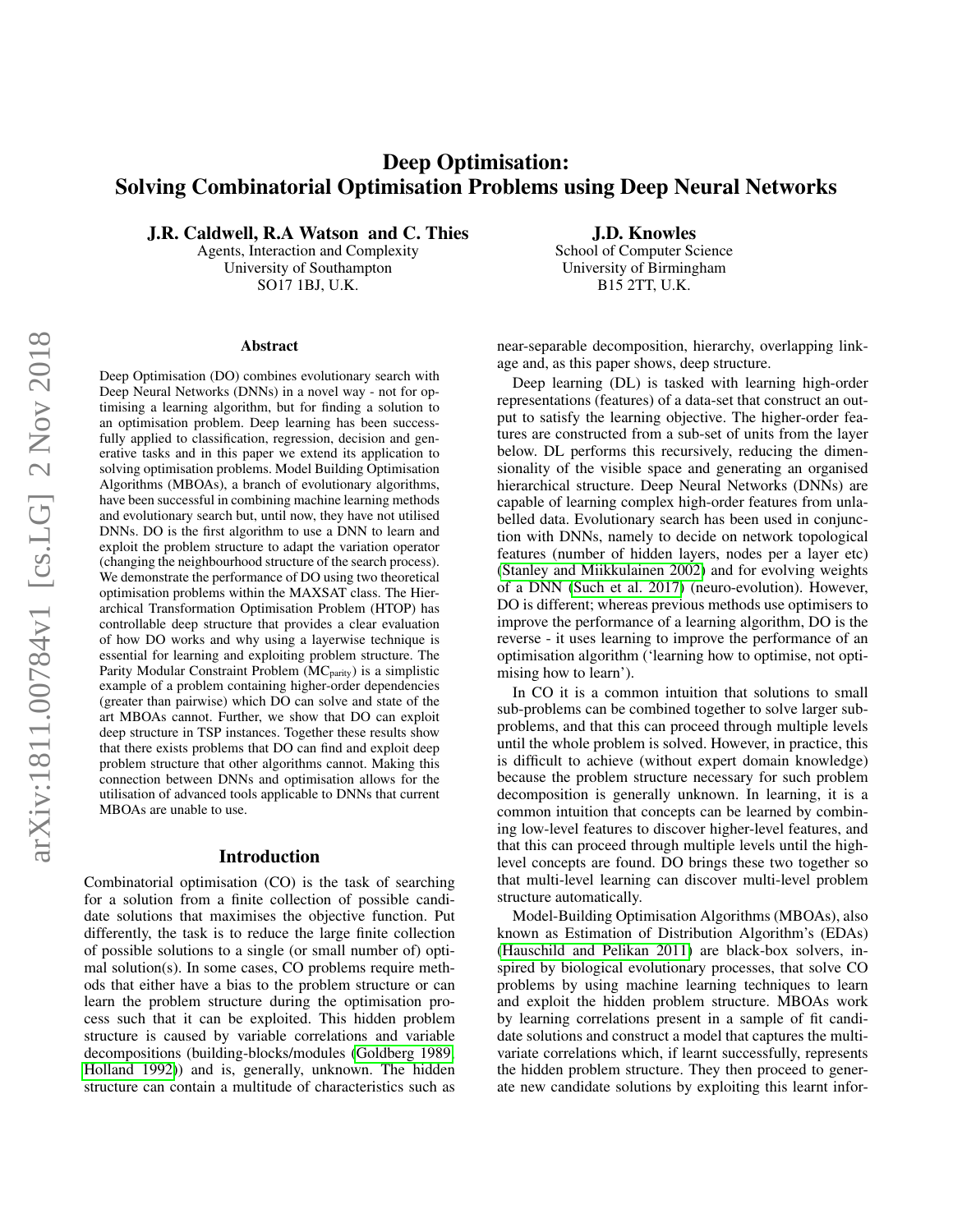mation enabling them to find solutions that are otherwise pathologically difficult to find. It is the ability of MBOAs to exploit the hidden structure that has brought their success to solving optimisation problems [\(Aickelin, Burke, and Li](#page-6-0) [2007;](#page-6-0) Santana, Larrañaga, and Lozano 2008; [Pelikan 2005;](#page-7-6) [Goldman and Punch 2014;](#page-7-7) [Thierens 2010\)](#page-7-8). Models used in MBOAs include Bayesian Networks [\(Pelikan, Goldberg,](#page-7-9) and Cantú-Paz 1999; [Pelikan 2005\)](#page-7-6), Dependency Matrices [\(Hsu and Yu 2015\)](#page-7-10), and Linkage Trees [\(Thierens 2010;](#page-7-8) [Goldman and Punch 2014\)](#page-7-7).

The model is used for two tasks in MBOAs: 1) To learn, unsupervised, correlations between variables as to form higher-orders of organisation reducing the dimensionality of the solution space from combinations of individual variables to combinations of module solutions (features). 2) To generate or modify new candidate solutions in a way that exploits this learnt information. Thus far, the models used in MBOAs are simplistic in comparison to the state of the art models used by the machine learning community. We believe DNNs contain all the necessary characteristics required for solving CO problems and fit naturally as the model role in MBOAs.

How the learnt information is exploited has a profound effect on the algorithms performance. One approach is to directly sample from the model, i.e. generating complete solutions before applying a selection pressure that filters out which complete solutions are better than others [\(Pe](#page-7-9)likan, Goldberg, and Cantú-Paz 1999). This effectively conserves correlated variables during future search. A second approach is to use model-informed variation where selection is applied directly after a partial change is made to the solution. This results in an adaptation of the variation operator from substituting single variables to substituting module solutions [\(Watson, Mills, and Buckley 2011;](#page-7-11) [Cox and Watson 2014;](#page-7-12) [Mills, Jansen, and Watson 2014;](#page-7-13) [Thierens 2010\)](#page-7-8). DO utilises a model-informed approach as this has been shown to solve optimisation problems that algorithms generating complete solutions from the model cannot [\(Caldwell and Watson 2017\)](#page-7-14).

The application of neural networks to solving optimisation problems has an esteemed history [\(Hopfield and Tank](#page-7-15) [1985\)](#page-7-15). Learning heuristics to generalise over a set of CO instances [\(Khalil et al. 2017;](#page-7-16) [Bello et al. 2016;](#page-7-17) [Zhang and](#page-7-18) [Dietterich 2000\)](#page-7-18) and adapting the learning function to bias future search [\(Hopfield and Tank 1985;](#page-7-15) [Boyan and Moore](#page-7-19) [2000\)](#page-7-19) are popular approaches. DO is different as it uses a DNN to recursively adapt the variation applied. The use of an autoencoder in MBOAs has been attempted [\(Probst 2015;](#page-7-20) [Churchill, Sigtia, and Fernando 2014\)](#page-7-21), however they limit the autoencoder to a single hidden layer and use the model to generate complete candidate solutions rather than using model-informed variation. DO is the first algorithm to use a deep multi-layered feed-forward neural network to solve CO problems within the framework of MBOAs.

The focus of this paper is to introduce the concept of DO to show how DNNs can be extended to the field of MBOAs. By making this connection we open the opportunity to use the advanced DL tools that have a well-developed conceptual understanding but are not currently applicable to CO and MBOAs. We use two theoretical MAXSAT problems to demonstrate the performance of DO. The Hierarchical Transformation Optimisation Problem (HTOP) contains controllable deep structure that provides clear evaluation of DO during the optimisation process. Additionally, HTOP provides clear evidence that DO is performing as theorised - specifically with regards to the rescaling of the variation operator and the essential requirement for using a layerwise technique. The Parity Modular Constraint optimisation problem  $(MC<sub>parity</sub>)$  contains structure with greater than pairwise dependencies and is a simplistic example of how DO can solve problems that current state of the art MBOAs cannot. Finally, DO is used to solve benchmark instances of the Travelling Salesman Problem (TSP) to demonstrate the applicability to CO problems containing characteristics such as non-binary representations and in-feasible solutions. Comparison is made with three heuristic methods in which DOs performance is better.

# The Deep Optimisation Algorithm

<span id="page-1-0"></span>

| <b>Algorithm 1:</b> Deep Optimisation                               |  |  |  |  |  |
|---------------------------------------------------------------------|--|--|--|--|--|
| <b>Initialise Model:</b>                                            |  |  |  |  |  |
| while <i>Optimising Model</i> do                                    |  |  |  |  |  |
| <b>Reset Solution;</b>                                              |  |  |  |  |  |
| while Optimising Solution do                                        |  |  |  |  |  |
| Perform model-informed variation to solution;                       |  |  |  |  |  |
| Calculate fitness change to solution;                               |  |  |  |  |  |
| <b>if</b> Deleterious fitness change <b>then</b>                    |  |  |  |  |  |
| Reject change to solution;                                          |  |  |  |  |  |
| else                                                                |  |  |  |  |  |
| Keep change to solution;                                            |  |  |  |  |  |
| Update the model using optimised solution as a<br>training example. |  |  |  |  |  |

The Deep Optimisation algorithm is presented in Algorithm [1.](#page-1-0) The algorithm consists of two optimisation cycles, a solution optimisation cycle and model optimisation cycle, inter-locked in a two-way relationship. The relationship between these two cycles can be understood as a meta-heuristic method where the solution optimiser (heuristic method) is influenced by the model (external control). The solution optimisation cycle is an iterative procedure that produces a locally optimal solution using model-informed variation. The model optimisation cycle is an iterative procedure that updates the connection weights of a neural network to satisfy the learning objective.

DO uses the deep learning Autoencoder model (AE) due to its ability to learn higher-order features from unlabelled data. The encoder and decoder network are updated during training. Only the decoder network is used for generating reconstructions from the hidden layer. DO uses an online learning approach where the learning rate controls the ratio between the exploration and exploitation of the search space.

### Model Optimisation Cycle

The AE uses an encoder  $(W)$  and decoder network  $(W')$ . The encoder network performs a transformation from the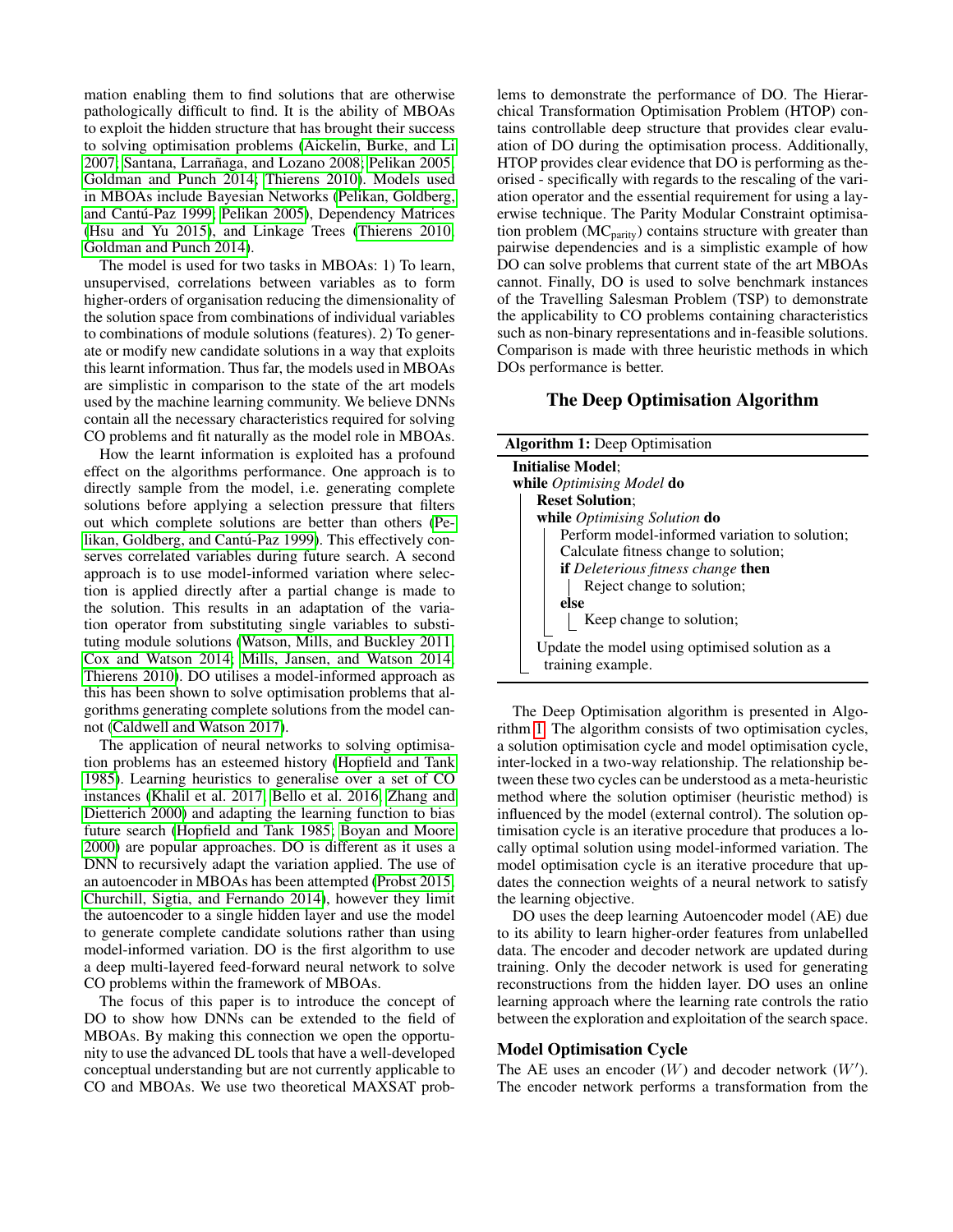visible units,  $X$ , to hidden units  $H_1$  using a non-linear activation function  $f$  on the sum of the weighted inputs:  $H_1(X) = f(W_1X + b_1)$ , where W and b are the connection weights and bias respectively. The decoder network generates a reconstruction of the visible units,  $X_r$ , from the hidden units:  $X_r(H_1) = f(W_1'H_1+b_{r1})$  where W' is the transpose of the encoder weights. The backpropagation algorithm is used to train the network using a mean squared error of the reconstruction  $X_r$  and input X.

A deep AE consist of multiple hidden layers with the encoder performing a transformation from  $H_{n-1}$  to  $H_n$  defined by  $H_n(H_{n-1}) = f(W_n H_{n-1} + b_n)$  and the decoder reconstructing  $H_{r(n-1)}$  defined by  $H_{r(n-1)}(H_{r(n)}) =$  $f(W_n' H_{r(n)} + b_{rn})$ . DO utilises a layer-wise approach for both training and generating samples. Initially the AE has a single hidden layer and is trained on solutions developed using the naive local search operator. The network then transitions such that the AE consist of two hidden layers and variation is informed by the first layer whilst training updates all connection weights. By constructing a network with less hidden units than visible units creates a regularisation pressure to learn a compression of the training data. At each hidden level, an optimised model will contain a meaningful compression of the lower level relating to higher-orders of organisation. Our experiments show the significance of using a layer-wise approach in comparison to an end-to-end network approach. We employ the notation DO<sup>n</sup> to differentiate between the number of hidden layers used in the AE.

### Solution Optimisation Cycle

The solution optimisation cycle produces locally optimal solutions as guided by model-informed variation. Specifically, a candidate solution  $X$  is initialised from a random uniform distribution. A random variation is applied to the candidate solution, forming  $X'$ , if the variation has caused a beneficial fitness change, or no change to the fitness, the variation is kept,  $X = \overline{X}'$ , otherwise the variation is rejected. This procedure is repeated until no further improvements. By repeatedly resetting a candidate solution ensures the training data has sufficiently good coverage of the solution space.

A model-informed variation is generated by performing a bit-substitution to the hidden layer activations at layer  $n$ , forming  $H'_n$ .  $H'_n$  is then decoded to the solution level using the trained decoder network forming  $X'$ . The solution optimisation cycle continues as before where the fitness of  $\overline{X}^i$  is determined and if there is a fitness benefit, or no change to the fitness, when compared to X,  $H_n = H'_n$  and  $X = X'$ , otherwise the change is rejected. A decoded variation made to the hidden layer causes a change to the solution level that exploits the learnt problem structure. Concretely, modulesubstitutions are constructed by performing bit-substitutions to the hidden layer and decoding to the solution level. At a solution reset, it is important that  $H_n$  is an accurate mapping for the current solution state. Therefore the hidden layer  $H_n$  is reset using a random distribution  $U[-1, 1]$ . It is then decoded to the solution level  $X$  to construct an initial candidate solution. The output of the autoencoder is continuous between the activation values and therefore requires interpreting to a solution. For MAXSAT, DO uses a determinis-

tic interpretation. Specifically if  $X'[n] > 0$  then  $X'[n] = 1$ else  $X^{i}[n] = -1$  where n is the variable index. DO allows neutral changes to the solution. This allows for some degree of drift in the latent space to allow for small effects caused to the decoded output to accumulate and make a meaningful variation to the solution.

As DO uses an unsupervised learning algorithm, for it to learn a meaningful representation the training data must contain information about the hidden problem structure in its natural form. This structure becomes apparent when applying a hill-climbing algorithm to a solution because it ensures that it contains combinations of variables that provide meaningful fitness contributions. Initially, the AE model will have no meaningful knowledge of the problem structure and therefore a model-informed variation is equivalent to a naive search operator. After a transition, DO does not require knowledge of which operator has been initially used, it simply learns and applies its own learnt higher-order variation.

## Transition: Searching in Combinations of Features

After the network has learnt a good meaningful representation at hidden layer  $n$  the following changes occur to DO, which we term a transition.

- 1. An additional hidden layer  $H_{n+1}$  is added to the AE. Previous learnt weights are retained and training updates all weight  $(W_1$  to  $W_{n+1}$ ).
- 2. The hidden layer used for generating model-informed variation is changed from  $H_{n-1}$  to  $H_n$ . Initialisation of a candidate solution is generated from  $H_n$ .

Item 1 is analogous to the approach introduced by Hinton and Salakhutdinov [\(Hinton and Salakhutdinov 2006\)](#page-7-22) for training DNNs. The layer-wise procedure is important for learning a tractable representation at each hidden layer. The multi-layer network is trained on solutions developed using variation decoded from the layer below the current network depth. This is a significant requirement as DO learns from its own dynamics [\(Watson, Buckley, and Mills 2011\)](#page-7-23). There may be many possible mappings in which the problem structure can be represented. Thus deeper layers are not only a representation of higher-order features present in the problem, but are reliant on how the higher-order features have been learnt and exploited, which, in-turn, is determined by the shallower layers. Therefore if the shallower layers do not contain a meaningful representation, then attempting to train or perform variation generated from deeper layers will be ineffective as we prove in our experiments. Item 2 is a layer-wise procedure for generating candidate solutions. The method of generating variation to the solution is the same at any hidden layer. Simply, only the hidden layer where bit-substitutions are performed and decoded from has been changed from  $H_{n-1}$  to  $H_n$  (to a deeper hidden layer).

This transition procedure is performed recursively until the maximum depth of the autoencoder is reached at which Item 1 is not performed. Like the learning rate, the timing of transition impacts the balance between exploration and exploitation of the search space. Once transitioned not only does the model provide information on how to adapt the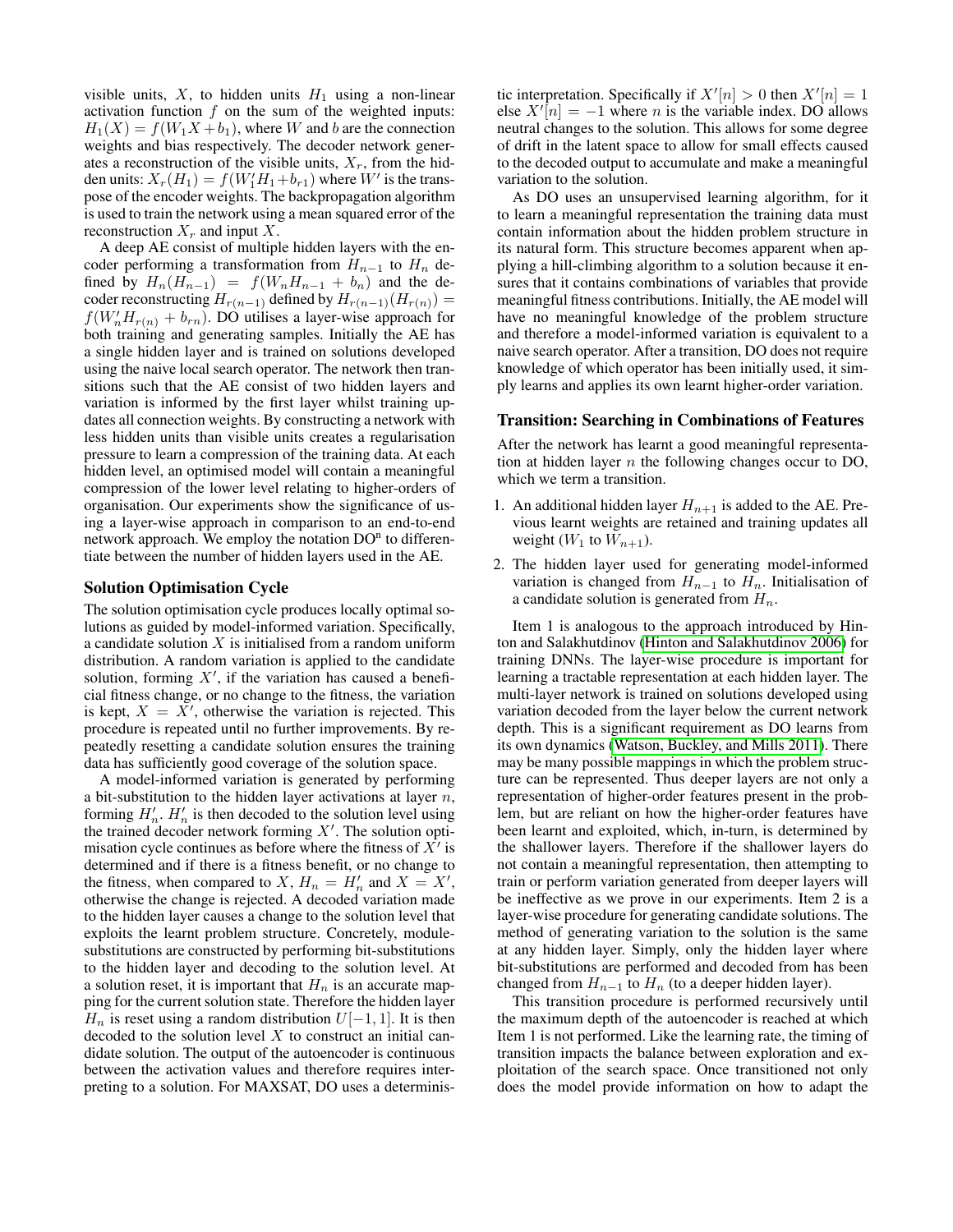| <b>HTOP</b> |                |                                 |  |  |  |  |
|-------------|----------------|---------------------------------|--|--|--|--|
| a, b, c, d  |                | $t(a, b, c, d)$ $f(a, b, c, d)$ |  |  |  |  |
| 1000        | 00             |                                 |  |  |  |  |
| 0100        | 0 <sub>1</sub> |                                 |  |  |  |  |
| 0010        | 10             |                                 |  |  |  |  |
| 0001        | 11             |                                 |  |  |  |  |
| Otherwise   |                |                                 |  |  |  |  |

<span id="page-3-0"></span>Table 1: HTOP transformation  $t$ , and fitness function  $f$ .

applied variation but the solution optimisation cycle provides feedback to the model optimiser. Specifically, correctly learnt features will cause beneficial changes to a solution during optimisation, and therefore will be repeatedly accepted during the solution optimisation cycle and thus repeatedly presented to the model during training, reinforcing the learnt correlations. In contrast, incorrectly learnt features will cause deleterious fitness changes and therefore will not be accepted and thus not present in the training data.

# Performance Analysis of Deep Optimisation

Two theoretical CO problems within the MAXSAT class are specifically designed to demonstrate how DO works and show that DO can solve problems containing high-order dependencies that state of the art MBOA's cannot.

# How Deep Optimisation Works

The Hierarchical Transformation Optimisation Problem (HTOP) is formed within the MAXSAT class where there objective is to find a solution that satisfies the maximum number of constraints imposed on the problem. HTOP is a consistent constraint problem and has four global optima. HTOP is specifically designed to provide clarity on how DO works with specific regards to the process of rescaling the variation operator to higher-order features and the necessity for a DNN to use a layerwise procedure. HTOP is inspired by Watson's Hierarchical If and only If (HIFF) problem [\(Watson, Hornby, and Pollack 1998\)](#page-7-24) and uses the same recursive construction with an adaptation to cause deep structure. The generalised hierarchical construction is summarised here. The solution state to the problem is  $x =$  ${x_1, \ldots, x_i, \ldots, x_N}$ , where  $x_i \in \{0, 1\}$  and N is the size of the problem. p represents the number of levels in the hierarchy and  $N_p$  represents the number of building-blocks of length  $L_p$  at each hierarchical level. Each block containing  $k$ variables is converted into a low-dimensional representation of length  $L_p/R$  by a transformation function t, where R is the ratio of reduced dimensionality creating a new higherorder string  $V^{p+1} = \{V_1^{p+1}, \ldots, V_{N_p L_p / R}^{p+1}\}$ . In what follows  $k = 4$  and  $R = 2$  using the transformation function detailed in Table [1,](#page-3-0) where a solution to a module is a onehot bit string.

The transformation function is derived from a machine learning benchmark named the 424 encoder problem [\(Ack](#page-6-1)[ley, Hinton, and Sejnowski 1985\)](#page-6-1). Learning the structure is not trivial and cannot be well approximated by pairwise associations unlike for HIFF. The transformation is applied re-



<span id="page-3-1"></span>Figure 1: A deep representation allows for learning and exploiting deep structure to find a global optimum.



<span id="page-3-2"></span>Figure 2: Example solution trajectories during solution optimisation using  $DO<sup>3</sup>$  before transition (left), after  $1<sup>st</sup>$  transition (middle) and after  $2<sup>nd</sup>$  transition (right). Variation is adapted from bit-substitutions to module solutions to combinations of module solutions as highlighted by circles. Module boundaries are represented by vertical dashed lines.

cursively constructing deep constraint where at each level of hierarchy a one-hot coding is required to be learnt. The null variable is used to ensure that a fitness benefit at the higher level can only be achieved by satisfying all lower level transformations beneath it.

HTOP is pathologically difficult for a bit-substitution hill climber. Satisfying a depth 2 constraint requires coordination of module transformations such that the transformed representations of two modules below construct a one-hot solution, e.g. Module 1 transformation = 01 ( $X = 0100$ ) and Module 2 transformation = 00 ( $X = 1000$ ). A bitsubstitution operation is unable to change a module solution without causing a deleterious fitness change. Therefore a higher-order variation is required that performs substitutions of module solutions. This recursive and hierarchical construction requires the solver to successively rescale the search operator to higher-orders of organisation.

A HTOP instance of size 32 (HTOP $_{32}$ ) is used to demonstrate how DO successfully learns, represents and exploits the deep structure. Further, we show the performance difference between  $DO^{0}$  (a bit-substitution restart hill-climbing algorithm),  $DO<sup>1</sup>$  (a restart hill-climber using a shallow network) and  $DO<sup>3</sup>$  (a restart hill-climber using a deep network). The algorithms use 320 steps to optimise a solution and produce a total of 2000 solutions. Figure [1](#page-3-1) presents the solution fitness after each solution optimisation cycle.

 $DO<sup>0</sup>$  is unable to find a globally optimal solution. It sim-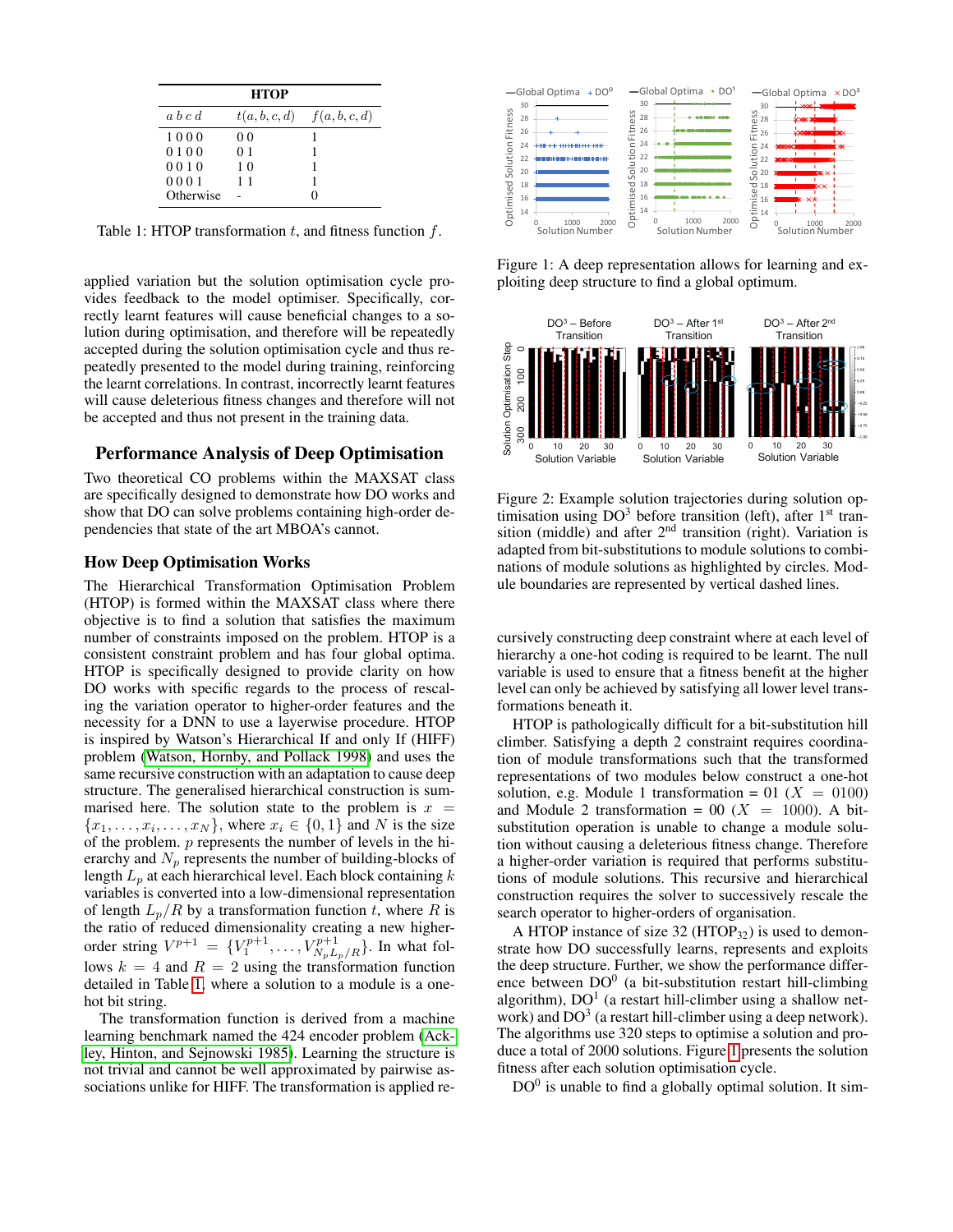

<span id="page-4-0"></span>Figure 3: Deep representations are consistently better performing than shallow ones, and incremental addition of layers is better than end-to-end learning.

ply gets trapped at local optima as a bit-substitution is insufficient to improve a solution without a deleterious fitness change.  $DO^{0}$  therefore has exponential time-complexity to produce a global optima. For  $DO<sup>1</sup>$ , the results show that a single hidden layer is sufficient for finding a global optima. The vertical dashed line illustrates the location of transition. After which  $DO<sup>1</sup>$  is able to perform module substitution without any deleterious fitness effects and thus search for a combination of module solutions to satisfy deeper constraints. However, note that  $HTOP_{32}$  contains 4 levels of hierarchy and thus a single layer network is not sufficient to fully represent the problem structure. As a result,  $DO<sup>1</sup>$  is unable to perform meta-module substitutions (a change of multiple module solutions simultaneously) and thus the algorithm is unable to converge to a global optima (reliably find a globally optimal solution).  $DO<sup>3</sup>$  shows it is able to find and converge to a globally optimal solution due to having a sufficiently deep network that can correctly learn and represent the full problem structure and thus able to perform meta-module substitutions.

Figure [2](#page-3-2) presents example solution trajectories during the solution optimisation cycle for  $DO<sup>3</sup>$  on HTOP<sub>32</sub>. Initially, before transition, DO only performs a bit-substitution variation and is successful in finding solutions for each module (a one-hot solution per a module), but it is unable to change between module solutions and thus we observe no further changes. After the  $1<sup>st</sup>$  transition, we observe the variation has been scaled up to allow variation of module solutions (as highlighted by the circles). Now DO can search for the correct combination of modules that satisfy depth 1 constraints without deleterious fitness changes. After the 2<sup>nd</sup> transition DO is capable of performing meta-module substitutions (module solutions of size 8) enabling it to easily satisfy depth 2 constraints. Hence, we observe, DO is able to learn and represent deep hidden structure and correctly exploit this information in a deep and recursive manner inorder to reduce the dimensionality of the search and adapt the variation operator to solve the problem.

HTOP is a problem that contains deep structure, such that as the size of the problem increases so does the depth of the problem structure. Consequently, a shallow model is unable to solve large instances. Presented in Figure [3](#page-4-0) are results showing the fitness for the best solution found, in 10 re-

| Module |      |      |      |               | <b>Fitness</b> |                      |        |  |
|--------|------|------|------|---------------|----------------|----------------------|--------|--|
|        |      | 4    |      | Within Module | Between Module | <b>Total Fitness</b> |        |  |
|        | 1000 | 0100 | 1101 | 0000          | $3x1 = 3$      | $1 + 1 + 1 = 3$      | 3.0003 |  |
|        | 1000 | 1000 | 1101 | 1101          | $4x1 = 4$      | $2^2 + 2^2 = 8$      | 4.0008 |  |
|        | 1000 | 1000 | 1000 | 1101          | $4x1 = 4$      | $3^2 + 1 = 10$       | 4.0010 |  |
|        | 1000 | 1000 | 1000 | 1000          | $4x1 = 4$      | $4^2 = 16$           | 4.0016 |  |

<span id="page-4-2"></span>Table 2: Example solutions to  $MC_{parity}$ . A global optima is a solution with all modules containing the same parity answer.

peats, by DO using a layer-wised approach:  $DO^0$ ,  $DO^1$ ,  $DO^2$ , DO<sup>3</sup> (standard method), DO using an end-to-end approach:  $DO(E2E)^2$ ,  $DO(E2E)^3$ . HTOP<sub>32</sub>, HTOP<sub>64</sub> and HTOP<sub>128</sub> instances are used which have a termination criteria of 800, 2500 and 15000 model optimisation steps respectively.

It is observed that a deeper network is required to solve problems with deeper constraints. Furthermore, the results show the significance of using the DNN in a layer-wise method instead of an end-to-end method. DO(E2E) works by constructing an end-to-end DNN at initialisation and model updates modify all hidden layer connections. A bitsubstitution is used to produce the initial training data. At transition, the deepest hidden layer is used for generating a variation. The results clearly show that, whilst the DNN is sufficient to represent the problem structure (as proven by the layer-wise results), using an end-to-end model is not efficient at learning the problem structure so that it can be exploited effectively. Results show that as the DNN gets deeper, using an end-to-end approach produces successively inferior results. A layer-wise approach is therefore essential for DO to work and scale to large problems.

#### Solving what MBOAs Cannot

<span id="page-4-1"></span>
$$
F = \sum_{i=0}^{m} \begin{cases} 1 & \left(\sum_{j=0}^{n} S_j^m\right) \mod 2 = 1\\ 0 & otherwise \end{cases} + p \times \sum_{k=0}^{n/2} \left(\sum_{i=0}^{m} \begin{cases} 1 & S^m == Type_k\\ 0 & otherwise \end{cases}\right)^2 \tag{1}
$$

The Parity Modular Constraint optimisation problem (MC<sub>parity</sub>) is an adaptation of the Modular Constraint Problem [\(Watson, Buckley, and Mills 2011\)](#page-7-23) where module solutions are odd parity bit-strings. A problem of size  $N$  is divided into m modules each of size n. There are  $n/2$  subsolutions per a module and each of the sub-solutions is assigned a type. A fitness point is awarded, for a module, if a module contains an odd parity solution, otherwise no point. A global solution is one where all modules in the problem contain the same parity solution  $(n/2)$  global optima). The between module fitness is the summation of the squared count of each module solution type present in the whole solution. The fitness function is provided in Equation [1](#page-4-1) and examples of a solutions fitness is presented in Table [2.](#page-4-2) For the scaling analysis performed here we use  $n = 4$ .

Although this problem supports many solutions within each module the smaller fitness benefits of coordinating modules are more rare. By ensuring the module fitness is much more beneficial than the between module fitness ( $p \ll$ 1) requires the algorithm to perform module substitutions of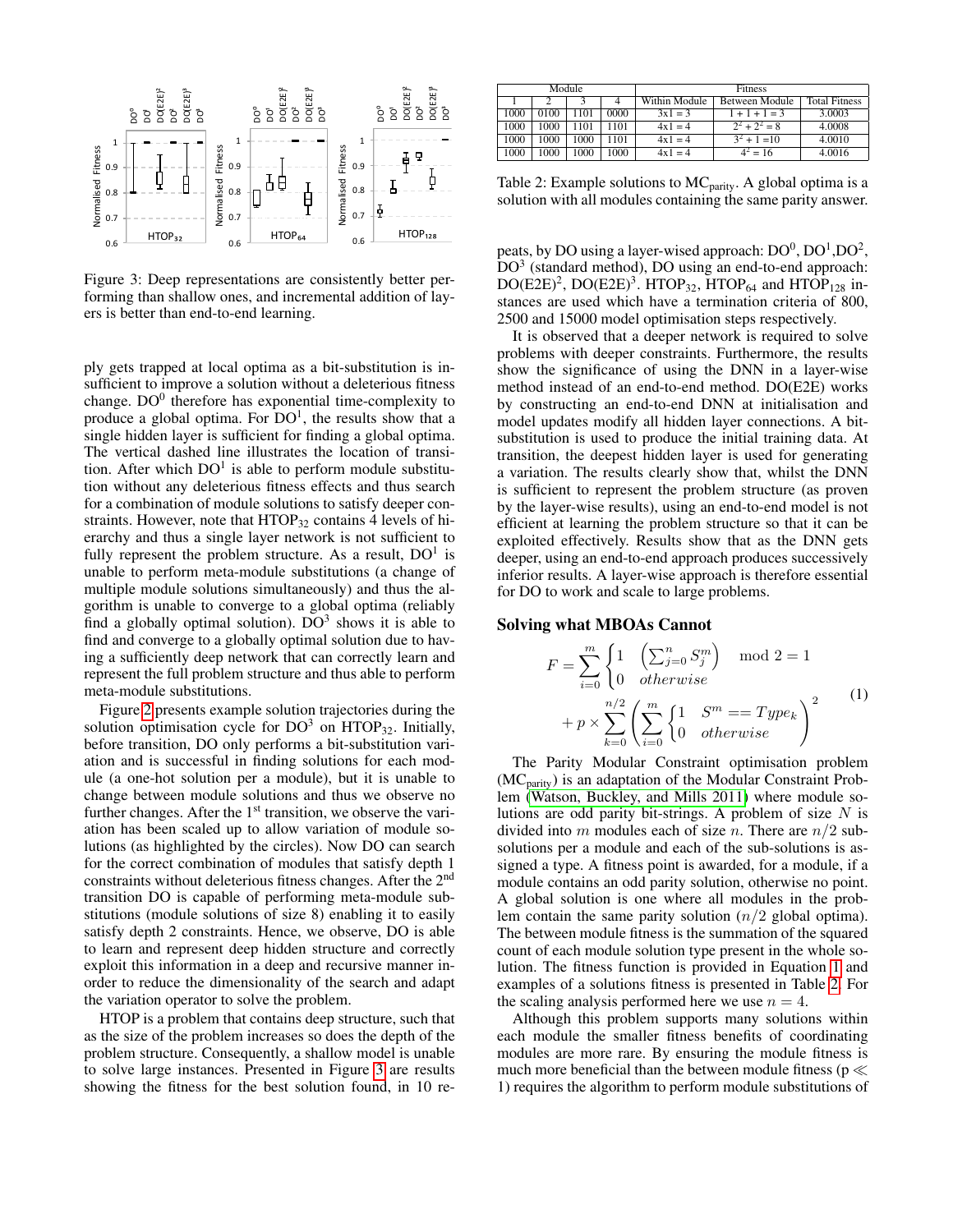

<span id="page-5-0"></span>Figure 4: DO has polynomial time complexity and MBOAs has exponential time complexity when solving a problem containing high-order dependencies

odd parity to follow the fitness gradient to coordinate the module solutions without deleterious fitness effects. If an algorithm cannot learn and exploit the high-order structure of the parity modules then finding a global optima will require exponential time with respect to the number of modules in the problem. Conversely, an algorithm that can will easily follow the fitness gradient to correctly coordinate the module solutions and thus scale polynomial with respect to the number of modules in the problem.

Leading MBOAs such as LTGA, P3 and DSMGA use a dependency structure matrix (DSM) and the mutual information metric to capture variable dependencies. They are successful in capturing module structures containing more than 2 variables however it is hypothesised they are unable to correctly capture structure that contains greater than pairwise dependencies between variables. A simple example being parity. A neural network is capable of learning and capturing higher-order dependencies between variables.

For LTGA and DO the parameters are manually adjusted such that all 50 runs produce the global optimum. The results are presented in Figure [4.](#page-5-0) The data points present the average number of fitness evaluations required to find the global optimum for the 50 independent runs for  $N < 300$ and 10 for N=300 and N=400. For LTGA the population is adjusted manually until a change of 10% would not cause a failure. For DO, from smallest to largest N, the learning rate varied from 0.05 to 0.0015 and transition from 60 to 1000 solutions. The network topology included up to three hidden layers and used a compression of ∼ 10% at each layer. P3 is parameterless and required no adjustment. Two implementations are included for LTGA, [\(Thierens 2010\)](#page-7-8) and [\(Goldman](#page-7-7) [and Punch 2014\)](#page-7-7). The differences between both LTGA implementations and P3 are interesting and it is hypothesised to be caused by the way in which solutions can be prioritised according to their fitness for constructing the model. More significantly, LTGA and P3 scale exponentially whereas DO scales polynomial ( $\sim N^2$ ). To verify that the deep structure of DO is necessary a shallow version of DO is included

in the results:  $DO<sup>1</sup>$  (limited to a single hidden layer). The scaling appears to be exponential where results could not be achieved for problem instances greater than 108 as the tuning of parameters became extremely sensitive. Whereas with HTOP we can see clearly what the deep structure is that needs to be learnt, in the  $\overrightarrow{MC}_{parity}$  problem we can see that high-order dependencies defeat other algorithms but are not a problem for DO.

## Solving the Travelling Salesman Problem

In this section we apply DO to solve the travelling salesman problem (TSP). A solution to a TSP is a route that visits all locations once and returns to the starting location. The optimisation problem is to minimise the total travelling cost. We use 6 TSP instances from the TSP library [\(Reinhelt 2014\)](#page-7-25): 3 symmetric and 3 asymmetric, and compare with three other heuristic methods. Our aim here is to provide an example of how DO can be successfully used to solve CO problems containing characteristics such as non-binary representations and in-feasible solutions. The results that follow do not show DO outperforming state of the art heuristic methods (these problems are not particularly difficult for Lin-Kernighan Helsgaun algorithm [\(Helsgaun 2000\)](#page-7-26)) but they do show that DO can find and exploit deep structure that can be used to solve TSP problems better than shallow methods.

### TSP Representation

To apply DO the TSP solution is transformed into a binary representation using a connection matrix  $C$  of size  $N^2$  where  $C_{ii}$  represents an edge.  $C_{ii} = 1$  signifies that j is the next location after  $i$  (the remaining entries are 0). There are a total of N connections, where each location is only connected to one other location (not itself) to construct a valid tour. The connection matrix is sparse and we found that normalising the data improved training. This is a non-compact representation but it is sufficient for demonstrating DO's ability for finding and exploiting deep structure.

The output generated by DO is continuous and is interpreted to construct a valid TSP solution. The interpretation is detailed in Algorithm [2.](#page-6-2) There are two stochastic elements included in the routine. The first element is the starting location from which the tour is then constructed. Choosing a random starting position removes the bias associated with starting at the problem defined starting location. The second element is selecting the next location in the tour. The autoencoder is trained such that positive numbers are connections in a tour. A negative output indicates no connection is made between locations. However, for the case when all locations with a positive connection have been used in the tour then, to ensure a feasible solution, the next location is randomly selected from the set of possible locations available. This ensures that learnt sub-tours (building blocks) are correctly conserved during future search and allows the location of the sub-tour to vary within the complete tour (searching in combinations of learnt building blocks). The construction method resembles the method used by Hopfield and Tank [\(Hopfield and Tank 1985\)](#page-7-15) but here we use a max function rather than a probabilistic interpretation.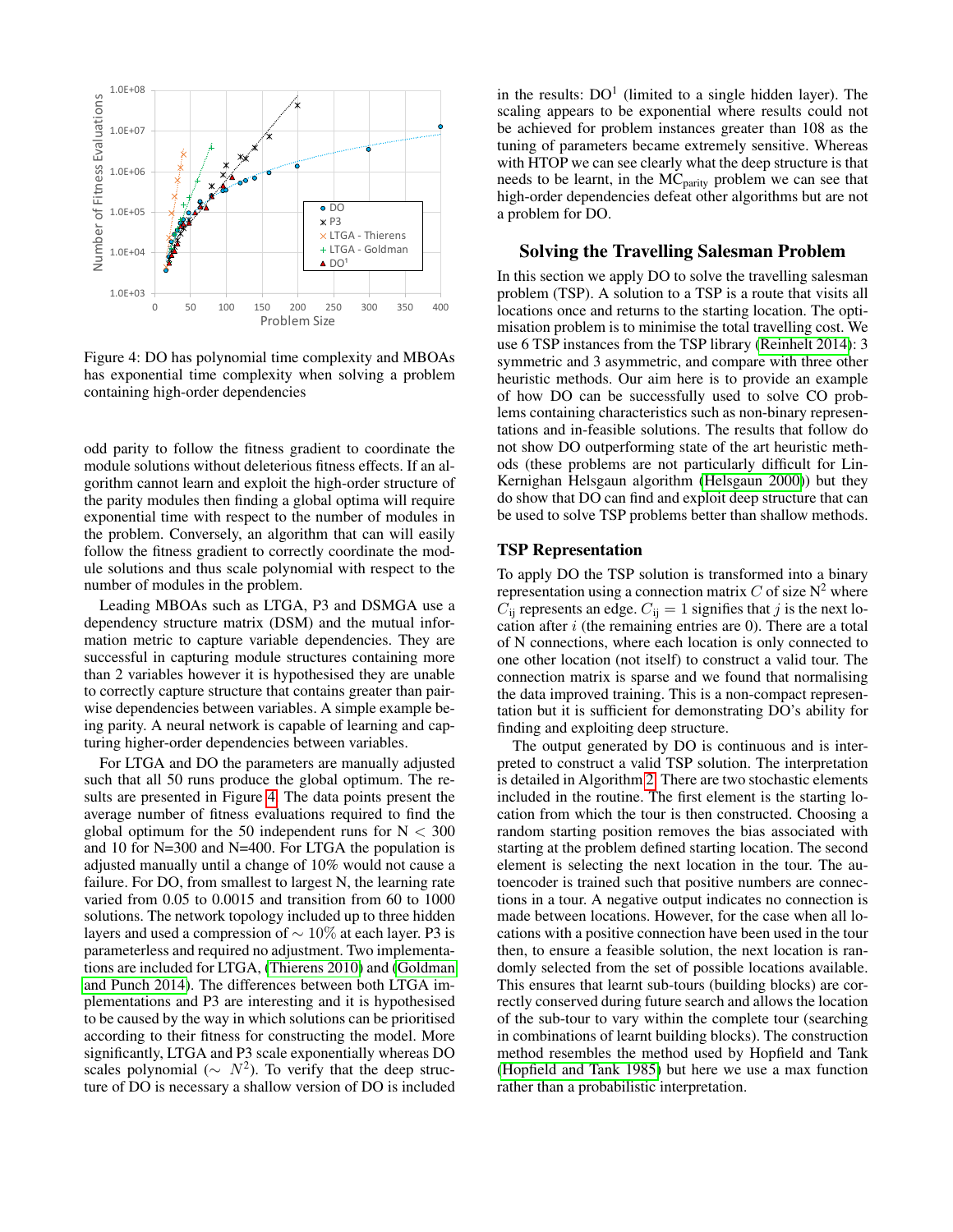| Problem     | Type<br>Instance | Number<br>Locations | Performance<br>DO(%) | Avg trials<br>req. for DO | Performance using<br>same trials as DO $(\%)$ |        |          | Performance using<br>10000 trials $(\% )$ |        |          |
|-------------|------------------|---------------------|----------------------|---------------------------|-----------------------------------------------|--------|----------|-------------------------------------------|--------|----------|
|             |                  |                     |                      |                           | Swap                                          | Insert | $2$ -Opt | Swap                                      | Insert | $2$ -Opt |
| fr26        | Svm              | 26                  |                      | 30                        | 4.6                                           | 1.2    | 0.2      |                                           | 0      |          |
| brazil58    | Svm              | 58                  |                      | 224                       | 17.0                                          | 4.0    | 0.1      | 0.9                                       |        |          |
| st70        | Sym              | 70                  |                      | 806                       | 25.8                                          | 6.1    | 0.4      | 20.9                                      | 3.9    | 0.02     |
| $f$ tv $35$ | Asym             | 36                  |                      | 112                       | 1.6                                           | 0.3    | 2.7      | 0.8                                       |        | 1.4      |
| p43         | Asym             | 43                  |                      | 393                       | 0.3                                           | 0.1    | 0        | 0.1                                       | 0.02   | $\Omega$ |
| ft70        | Asym             | 70                  |                      | 1776                      | 17.1                                          | 4.4    | 26.7     | 7.2                                       | 2.2    | 23.1     |

<span id="page-6-3"></span>Table 3: DO exploits useful structure in TSP problems to find the global optimum (column 4-5) that is not found by a heuristic method within the same number of trials (columns 6-8) nor found easily within 10000 trials (columns 9-11). Values report percentage difference from the global optimum.

Algorithm 2: Interpretation for TSP Solution Set  $Tour[0] = select$ , uniformaly at random, starting

<span id="page-6-2"></span>position; Set ValidLocs = all possible TSP Locations; Remove Tour[0] from ValidLocs;  $ConVec = Vector of size N$ ;  $i = 1$ : repeat ConVec = connection vector generated from Autoencoder for location Tour[i-1] ; NextLoc = Where(max(ConVec[ValidLocs])) ; if  $ConVec[NextLoc] > 0$  then  $Tour[i] = NextLoc;$ else Tour[i] = select, uniformaly at random, from ValidLocs; remove Tour[i] from ValidLocs;  $i++;$ until *ValidLocs empty*; Cycle tour until  $Tour[0] = defined start location;$ Tour[i] = defined start location;

# **Results**

The performance of DO is compared with three local search heuristics: location swap; location insert and 2-opt. The location swap heuristic consists of selecting, at random, two positions in a TSP tour and swapping the locations. The location insert heuristic selects a position in the tour at random, removes the location from the position and inserts it at another random position. The 2-opt heuristic [\(Croes 1958\)](#page-7-27) involves selecting two edge connections between locations, swapping the connections and reversing the sub-tour between the connections. For our experiments, DO used the location insert heuristic before transition as it produces good training data for both symmetric and asymmetric TSP cases. When performing search in the hidden layer local search is also applied.

The results, averaged over 10 runs, are provided in Table [3.](#page-6-3) DO solves all TSP instances each time and the number of trials (training examples) are reported in column 5. Columns 6-8 report the percentage difference between the global optimum and the best found solution for a restart hill climber using a heuristic within the trials used by DO to find the global optimum. This demonstrates that DO is exploiting structure as it is able to find the global optimum faster. Note DO used the insert heuristic for all TSP instances, therefore 2-opt can perform better on some small cases as observed. Columns 9- 11 report the percentage difference when the heuristic search is allowed 10000 trials. These results further confirm DO is exploiting structure reliably as, especially for the larger instances, the global optimum is not easily found.

## Conclusion

DO is the first algorithm to use a DNN to repeatedly redefine the variation operator used to solve CO problems. The experiments show there exist CO problems that DO can solve that state of the art MBOAs cannot. They also show there exists CO problems that a DNN can solve that a shallow neural network cannot and that using a layer-wise method can solve that an end-to-end method cannot. Further, results show that DO can be successfully applied to CO problems containing characteristics including non-binary representations and infeasible solutions. This paper thus expands the use of DNN to be applied to CO problems.

DO provides the opportunity to use the advanced deep learning tools that have been utilised throughout the community for other applications of deep learning and are not available to MBOAs, tools such as dropout, regularisation and different network architectures. These tools application have been shown to improve generalisation in conventional DNN tasks and should therefore also improve the ability to learn problem structure and thus DO's ability in solving CO problems. The application in DO remains to be investigated. Whether other network architectures (convolution neural networks, deep belief networks, generative adversarial networks) offer capabilities that are useful for solving some kinds of CO problems, e.g. problems with transposable sub-solutions, is also of interest.

# References

- <span id="page-6-1"></span>[Ackley, Hinton, and Sejnowski 1985] Ackley, D. H.; Hinton, G. E.; and Sejnowski, T. J. 1985. A learning algorithm for boltzmann machines. *Cognitive science* 9(1):147–169.
- <span id="page-6-0"></span>[Aickelin, Burke, and Li 2007] Aickelin, U.; Burke, E. K.; and Li, J. 2007. An estimation of distribution algorithm with intelligent local search for rule-based nurse rostering.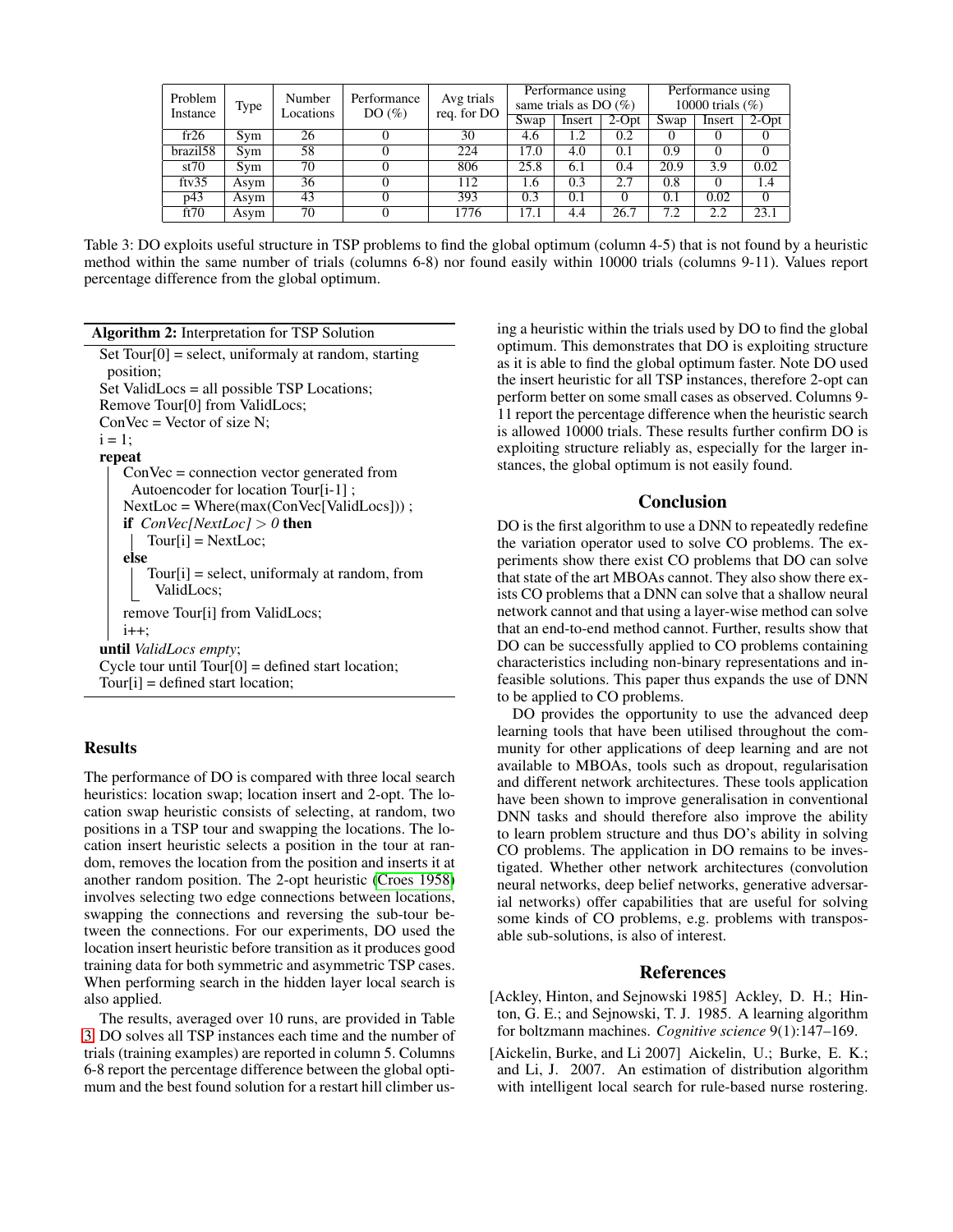*Journal of the Operational Research Society* 58(12):1574– 1585.

- <span id="page-7-17"></span>[Bello et al. 2016] Bello, I.; Pham, H.; Le, Q. V.; Norouzi, M.; and Bengio, S. 2016. Neural combinatorial optimization with reinforcement learning. *arXiv preprint arXiv:1611.09940*.
- <span id="page-7-19"></span>[Boyan and Moore 2000] Boyan, J., and Moore, A. W. 2000. Learning evaluation functions to improve optimization by local search. *Journal of Machine Learning Research* 1(Nov):77–112.
- <span id="page-7-14"></span>[Caldwell and Watson 2017] Caldwell, J., and Watson, R. 2017. How to get more from your model: the role of constructive selection in estimation of distribution algorithms. In *Proceedings of the Genetic and Evolutionary Computation Conference Companion*, 101–102. ACM.
- <span id="page-7-21"></span>[Churchill, Sigtia, and Fernando 2014] Churchill, A. W.; Sigtia, S.; and Fernando, C. 2014. A denoising autoencoder that guides stochastic search. *arXiv preprint arXiv:1404.1614*.
- <span id="page-7-12"></span>[Cox and Watson 2014] Cox, C. R., and Watson, R. A. 2014. Solving building block problems using generative grammar. In *Proceedings of the 2014 Annual Conference on Genetic and Evolutionary Computation*, 341–348. ACM.
- <span id="page-7-27"></span>[Croes 1958] Croes, G. A. 1958. A method for solving traveling-salesman problems. *Operations research* 6(6):791–812.
- <span id="page-7-0"></span>[Goldberg 1989] Goldberg, D. E. 1989. Genetic algorithms in search, optimization, and machine learning. Technical report.
- <span id="page-7-7"></span>[Goldman and Punch 2014] Goldman, B. W., and Punch, W. F. 2014. Parameter-less population pyramid. In *Proceedings of the 2014 Annual Conference on Genetic and Evolutionary Computation*, 785–792. ACM.
- <span id="page-7-4"></span>[Hauschild and Pelikan 2011] Hauschild, M., and Pelikan, M. 2011. An introduction and survey of estimation of distribution algorithms. *Swarm and evolutionary computation* 1(3):111–128.
- <span id="page-7-26"></span>[Helsgaun 2000] Helsgaun, K. 2000. An effective implementation of the lin–kernighan traveling salesman heuristic. *European Journal of Operational Research* 126(1):106– 130.
- <span id="page-7-22"></span>[Hinton and Salakhutdinov 2006] Hinton, G. E., and Salakhutdinov, R. R. 2006. Reducing the dimensionality of data with neural networks. *science* 313(5786):504–507.
- <span id="page-7-1"></span>[Holland 1992] Holland, J. H. 1992. *Adaptation in natural and artificial systems: an introductory analysis with applications to biology, control, and artificial intelligence*. MIT press.
- <span id="page-7-15"></span>[Hopfield and Tank 1985] Hopfield, J. J., and Tank, D. W. 1985. neural computation of decisions in optimization problems. *Biological cybernetics* 52(3):141–152.
- <span id="page-7-10"></span>[Hsu and Yu 2015] Hsu, S.-H., and Yu, T.-L. 2015. Optimization by pairwise linkage detection, incremental linkage set, and restricted/back mixing: Dsmga-ii. In *Proceedings of the 2015 Annual Conference on Genetic and Evolutionary Computation*, 519–526. ACM.
- <span id="page-7-16"></span>[Khalil et al. 2017] Khalil, E.; Dai, H.; Zhang, Y.; Dilkina, B.; and Song, L. 2017. Learning combinatorial optimization algorithms over graphs. In *Advances in Neural Information Processing Systems*, 6351–6361.
- <span id="page-7-13"></span>[Mills, Jansen, and Watson 2014] Mills, R.; Jansen, T.; and Watson, R. A. 2014. Transforming evolutionary search into higher-level evolutionary search by capturing problem structure. *IEEE Transactions on Evolutionary Computation* 18(5):628–642.
- <span id="page-7-9"></span>[Pelikan, Goldberg, and Cantú-Paz 1999] Pelikan, M.; Goldberg, D. E.; and Cantú-Paz, E. 1999. Boa: The bayesian optimization algorithm. In *Proceedings of the 1st Annual Conference on Genetic and Evolutionary Computation-Volume 1*, 525–532. Morgan Kaufmann Publishers Inc.
- <span id="page-7-6"></span>[Pelikan 2005] Pelikan, M. 2005. Hierarchical bayesian optimization algorithm. In *Hierarchical Bayesian Optimization Algorithm*. Springer. 105–129.
- <span id="page-7-20"></span>[Probst 2015] Probst, M. 2015. Denoising autoencoders for fast combinatorial black box optimization. In *Proceedings of the Companion Publication of the 2015 Annual Conference on Genetic and Evolutionary Computation*, 1459– 1460. ACM.
- <span id="page-7-25"></span>[Reinhelt 2014] Reinhelt. 2014. {TSPLIB}: a library of sample instances for the tsp (and related problems) from various sources and of various types.
- <span id="page-7-5"></span>[Santana, Larrañaga, and Lozano 2008] Santana, R.; Larrañaga, P.; and Lozano, J. A. 2008. Protein folding in simplified models with estimation of distribution algorithms. *IEEE transactions on Evolutionary Computation* 12(4):418–438.
- <span id="page-7-2"></span>[Stanley and Miikkulainen 2002] Stanley, K. O., and Miikkulainen, R. 2002. Evolving neural networks through augmenting topologies. *Evolutionary computation* 10(2):99– 127.
- <span id="page-7-3"></span>[Such et al. 2017] Such, F. P.; Madhavan, V.; Conti, E.; Lehman, J.; Stanley, K. O.; and Clune, J. 2017. Deep neuroevolution: Genetic algorithms are a competitive alternative for training deep neural networks for reinforcement learning. *arXiv preprint arXiv:1712.06567*.
- <span id="page-7-8"></span>[Thierens 2010] Thierens, D. 2010. The linkage tree genetic algorithm. In *International Conference on Parallel Problem Solving from Nature*, 264–273. Springer.
- <span id="page-7-23"></span>[Watson, Buckley, and Mills 2011] Watson, R. A.; Buckley, C. L.; and Mills, R. 2011. Optimization in self-modeling complex adaptive systems. *Complexity* 16(5):17–26.
- <span id="page-7-24"></span>[Watson, Hornby, and Pollack 1998] Watson, R. A.; Hornby, G. S.; and Pollack, J. B. 1998. Modeling building-block interdependency. In *International Conference on Parallel Problem Solving from Nature*, 97–106. Springer.
- <span id="page-7-11"></span>[Watson, Mills, and Buckley 2011] Watson, R. A.; Mills, R.; and Buckley, C. L. 2011. Transformations in the scale of behavior and the global optimization of constraints in adaptive networks. *Adaptive Behavior* 19(4):227–249.
- <span id="page-7-18"></span>[Zhang and Dietterich 2000] Zhang, W., and Dietterich, T. G. 2000. Solving combinatorial optimization tasks by reinforcement learning: A general methodology applied to